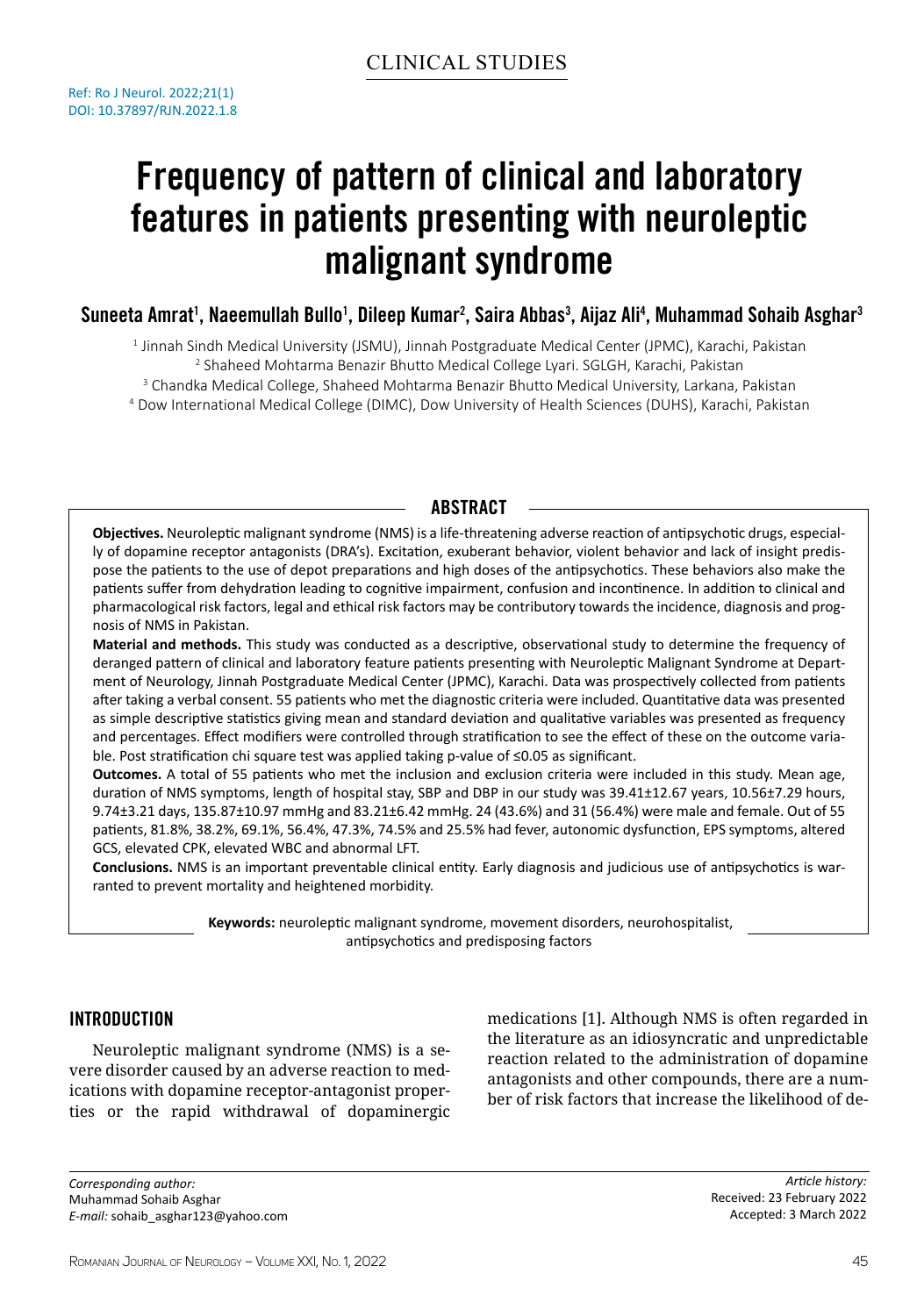veloping NMS [2]. These risk factors can be grouped into four categories, which include pharmacological risk factors (type of drug, pharmacokinetics, polypharmacy); environmental (high ambient temperature, restraint, dehydration); demographic (age, concurrent medical conditions or comorbidity); and genetic liability (history of previous NMS, family history of catatonic disorder, channelopathy) [3-4]. Although NMS occurs only rarely, it remains an unpredictable and potentially life-threatening neurologic condition that hospitalists must be able to recognize, as early identification and proper medical management are essential to ensure improved patient outcomes [5-6].

The diagnosis of NMS is based on history and the presence of certain physical examination and laboratory findings [7]. Patients typically develop NMS within hours or days after exposure to a causative drug, with most exhibiting symptoms within 2 weeks and nearly all within 30 days [8]. This receptor antagonism triggers a series of homeostatic responses that raise temperature, create muscular rigidity and impair mental status as a result of autonomic nervous system dysregulation [9]. Secondly, it has recently been postulated that NMS is the result of a toxic effect of the pharmacological compounds on musculoskeletal fibers, leading secondarily to the full syndrome [10-11]. NMS is characterized by hyperthermia, extra-pyramidal rigidity, autonomic dysfunction and altered consciousness [12]. Morbidity and mortality in NMS is most often secondary to cardiopulmonary and renal complications [13]. Berman et al found the prevalence of NMS to be 3.2% [14]. Khan et al evaluated patients presenting with Neuroleptic Malignant Syndrome and found the prevalence of clinical features {(Fe $ver$  ≥ 37.8 $°C$  (95%), Autonomic dysfunction (hypertension (65%), labile BP (20%), tachycardia (70%), tachypnea (40%), diaphoresis (10%) and incontinence (25%), EPS symptoms (rigidity (85%), tremor (10%), dyskinesia (10%) and Flexor-extensor posturing (20%), diaphoresis (10%) and incontinence (25%) and altered GCS (95%)} and laboratory features  ${CPK \geq 1000 \text{ IU/L} (38\%)}$ , WBC  $\geq 10,000 \text{ cells/mm3}$ (73.7%) and abnormal LFT (28.6%)} [15].

The rationale of this study is to determine the frequency of pattern of clinical and laboratory features in patients presenting with Neuroleptic Malignant Syndrome in order to establish the local perspective. Accurate diagnosis and effective treatment of Neuroleptic Malignant Syndrome is critical for successful management. Many international and local studies have been published concerning prevalence, etiology and outcome of Neuroleptic Malignant Syndrome but very few have evaluated the clinical and laboratory presentation. Data from this study would provide insight into presentation in our population in light of variable demographic, cultural, socioeconomic and co-morbid condition. Moreover, in light of the information obtained from this study an effective management plan will be developed.

# Methodology

STUDY DESIGN: Descriptive study.

STUDY SETTING: Study was conducted at Department of Neurology, Jinnah Postgraduate Medical Center (JPMC), Karachi.

DURATION OF STUDY: Six months after approval of synopsis from 24-09-20 till 24-03-21.

SAMPLE SIZE: The required sample size came out to be 55 patients. By taking the prevalence of tremor 10% 15 at margin of error  $= 8\%$  and confidence level 'C.l'=95%. This sample size was calculated using the WHO sample size calculator.

SAMPLING TECHNIQUE: Non-probability consecutive sampling.

SAMPLE SELECTION:

INCLUSION CRITERIA: The study included newly diagnosed patients with Neuroleptic Malignant Syndrome as per operational definition of either gender, and Age between 20-60 years.

EXCLUSION CRITERIA: The study excluded patients who were non-consenting, or had a history of taking any of concomitant drug use of anticholinergics, tricyclic antidepressants (TCA), selective serotonin receptor inhibitors (SSRI), and lithium. Patients with history of serotonin syndrome, hypothyroidism or hyperthyroidism, myasthenia gravis, Pregnant patients assessed by history and confirmed by dating scan, CNS disease (e.g, head trauma, multiple sclerosis), asthma, renal impairment, congestive heart failure, myocardial infarction, chronic obstructive pulmonary disease and chronic liver disease were also excluded.

DATA COLLECTION PROCEDURE:

This study was conducted after approval from College of Physicians and Surgeons Pakistan. Patients as defined in operational definition, meeting inclusion criteria were enrolled in the study from the Inpatient Department of Neurology, Jinnah Postgraduate Medical Center (JPMC), Karachi. Permission from the institutional ethical review committee was taken prior to conduction of study. Informed consent was obtained from all the patients for assigning them to sample and using their data in research and those unable to sign consent it was taken from their attendants. Brief history about demographic information was taken at the time of admission from the patient or the attendant in case of aphasia or low GCS. Patients were examined by the researcher under the guidance of supervisor with over ten years of experience to look for clinical fea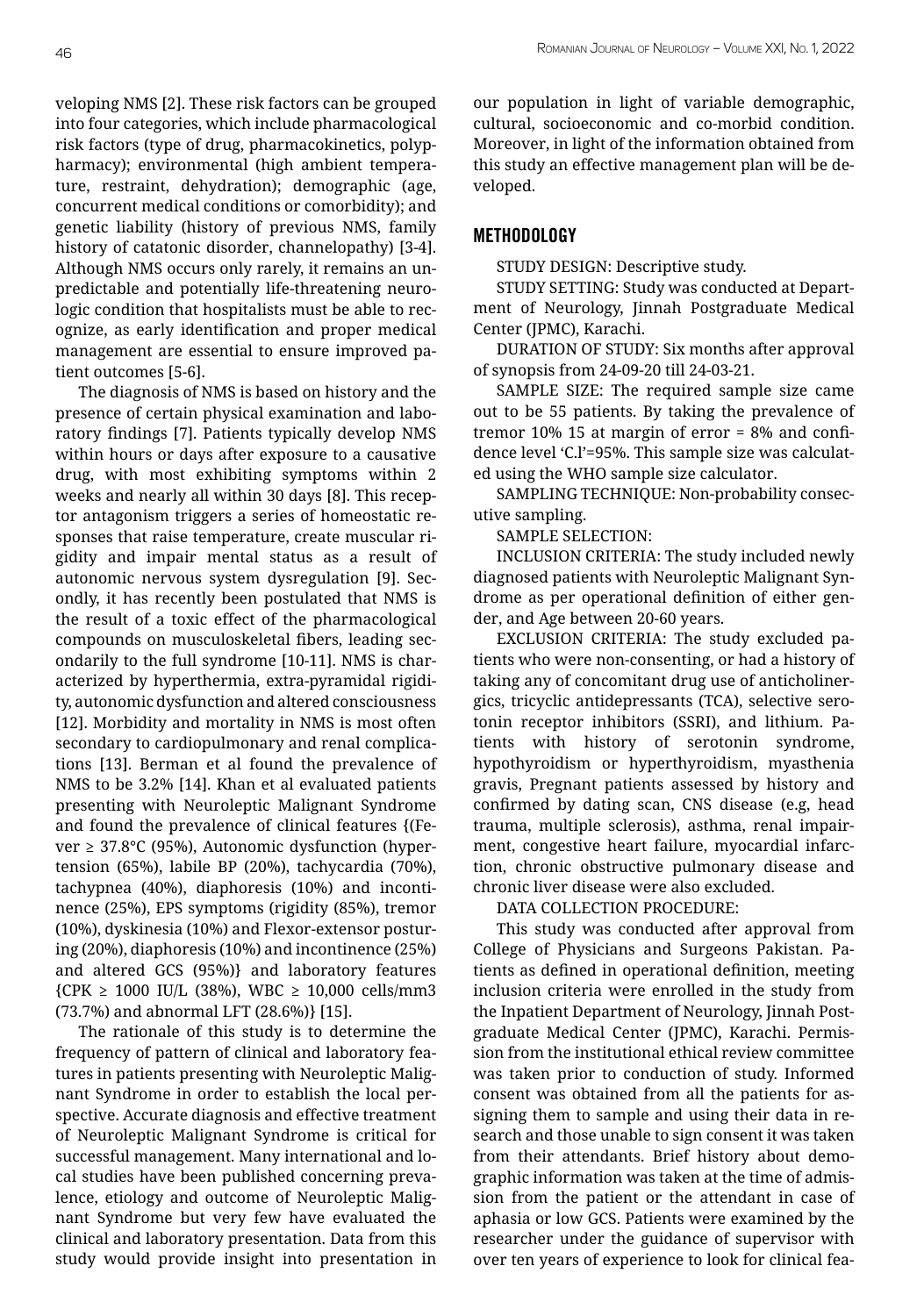ture of NMS as per operation definition. Blood sample was drawn by the researcher by using 5 cc disposable syringe and will draw 10 ml of blood from peripheral vein and collect in specific tube for the measurement of CPK, WBC and LFT at the time of admission and sample was transported to hospital standardized laboratory by proper labeling as well as the investigation requested and patients was labeled as having laboratory features as per operational definition. The findings was noted in the proforma for quantitative variables (age, SBP, DBP, length of hospital stay and duration of symptoms of NMS) and qualitative variables (gender, educational status, occupational status, family monthly income, diabetes mellitus type II, hypertension, pattern of clinical and laboratory features in Neuroleptic Malignant Syndrome).

#### DATA ANALYSIS PROCEDURE:

Data was analyzed on SPSS Version 25. Demographic data was presented as simple descriptive statistics giving mean and standard deviation for age, SBP, DBP, length of hospital stay and duration of symptoms of NMS. Frequencies and percentages was calculated for categorical variable like gender, place of residence, educational status, occupational status, family monthly income, diabetes mellitus type II, hypertension and clinical features  ${Fever \geq 1}$ 37.8°C, Autonomic dysfunction (hypertension, labile BP, tachycardia, tachypnea, diaphoresis and incontinence, EPS symptoms (rigidity, tremor, dyskinesia and flexor-extensor posturing and altered GCS Yes/ No} and laboratory features  ${CPK \geq 1000 \text{ IU/L, WBC}}$ ≥ 10,000 cells/mm<sup>3</sup> and abnormal LFT Yes/No}. Effect modifiers were controlled through stratification of age, gender, educational status, occupational status, family monthly income, diabetes mellitus type II and hypertension to see the effect of these on the outcome variable (pattern of clinical and laboratory features in Neuroleptic Malignant Syndrome). Post stratification chi square was applied taking p-value of ≤ 0.05 as significant.

## Results

A total of 55 patients admitted at the Department of Neurology, Jinnah Postgraduate Medical Center (JPMC), Karachi who met the inclusion and exclusion criteria were included in this study. Out of 55 patients minimum age of the patient was 20 while maximum age of the patients was 60 years. Mean age, duration of NMS symptoms, length of hospital stay, SBP and DBP in our study was 39.41±12.67 years, 10.56±7.29 hours, 9.74±3.21 days, 135.87±10.97 mmHg and 83.21±6.42 mmHg respectively, as shown in Table 1. Out of 55 patients, 45 (81.8%) and 10 (18.2%) had and did not have fever respectively, as shown in Figure 1. 21 (38.2%) and 34 (61.8%) had and did not have autonomic dysfunction, 38 (69.1%) and 17 (43.6%) had and did not have EPS symptoms, 31 (56.4%) and 24 (43.6%) had and did not have altered GCS, respectively. Out of 55 patients, 26 (47.3%) and 29 (52.7%) had and did not have elevated CPK, 41 (74.5%) and 14 (25.5%) had and did not have elevated WBC, 14 (25.5%) and 41 (74.5%) had and did not have abnormal LFT respectively, as shown in Figure 2. Out of 55 patients, 24 (43.6%) and 31 (56.4%) were male and female, as shown in Figure 3.

Frequency distribution of age showed that out of 55 patients, 18 (32.7%) and 37 (67.3%) patients were in age group 20-40 years and 41-60 years respectively, 45 (81.8%) and 10 (18.2%) had urban and rural residence, 23 (41.8%) and 32 (58.2%) had duration of symptoms < 12 hours and > 12 hours, 06 (10.9%) and 49 (89.1%) had and did not have diabetes mellitus type II, 08 (14.5%) and 47 (85.5%) had and did not have hypertension respectively, 05 (9.1%), 14 (25.5%), 26 (47.3%), 08 (14.5%) and 02 (3.6%) belonged to income group of lower, lower middle, middle, upper middle and upper respectively, 03 (5.5%), 08 (14.5%), 21 (38.2%) and 23 (41.8%) were in illiterate, primary, secondary and higher respectively, 31 (56.4%) and 24 (43.6%) were employed and unemployed respectively, as presented in Figure 4.

Stratification for age with respect to fever showed that 13 (58.9%) and 32 (71.1%) patients who were in age group 20-40 years and 41-60 years had fever respectively. Whereas 05 (50%) and 05 (50%) patients who were in age group 20-40 years and 41- 60 years did not have fever respectively (P-value was 0.17), as presented in Table 2. Stratification for gender with respect to fever showed that 18 (40%) and 06 (60%) who were in male group had and did not have fever respectively. Whereas 27 (60%) and 04 (40%) who were in female group had and did not have fever respectively (P-value was 0.21). Stratification for residence status with respect to fever showed that 39 (86.7%) and 06 (60%) who had urban residence had and did not have fever respectively. Whereas 06 (13.3%) and 04 (40%) who had rural residence had and did not have fever respectively (P-value was 0.07). Stratification for duration of NMS symptoms with respect to fever showed that patients who had the symptoms for < 12 hours, 19 (42.2%) and 04 (40%) had and did not have fever respectively. Whereas patients who had symptoms for > 12 hours, 26 (57.8%) and 06 (60%) had and did not have fever respectively (P-value was 0.59). Stratification for diabetes mellitus type II with respect to fever showed that patients who had diabetes mellitus, 06 (13.3%) and 00 (00%) had and did not have fever respectively. Whereas patients who did not have diabetes mellitus, 39 (86.7%) and 10 (100%) had and did not have fever respectively (P-value was 0.28). Stratification for hypertension with re-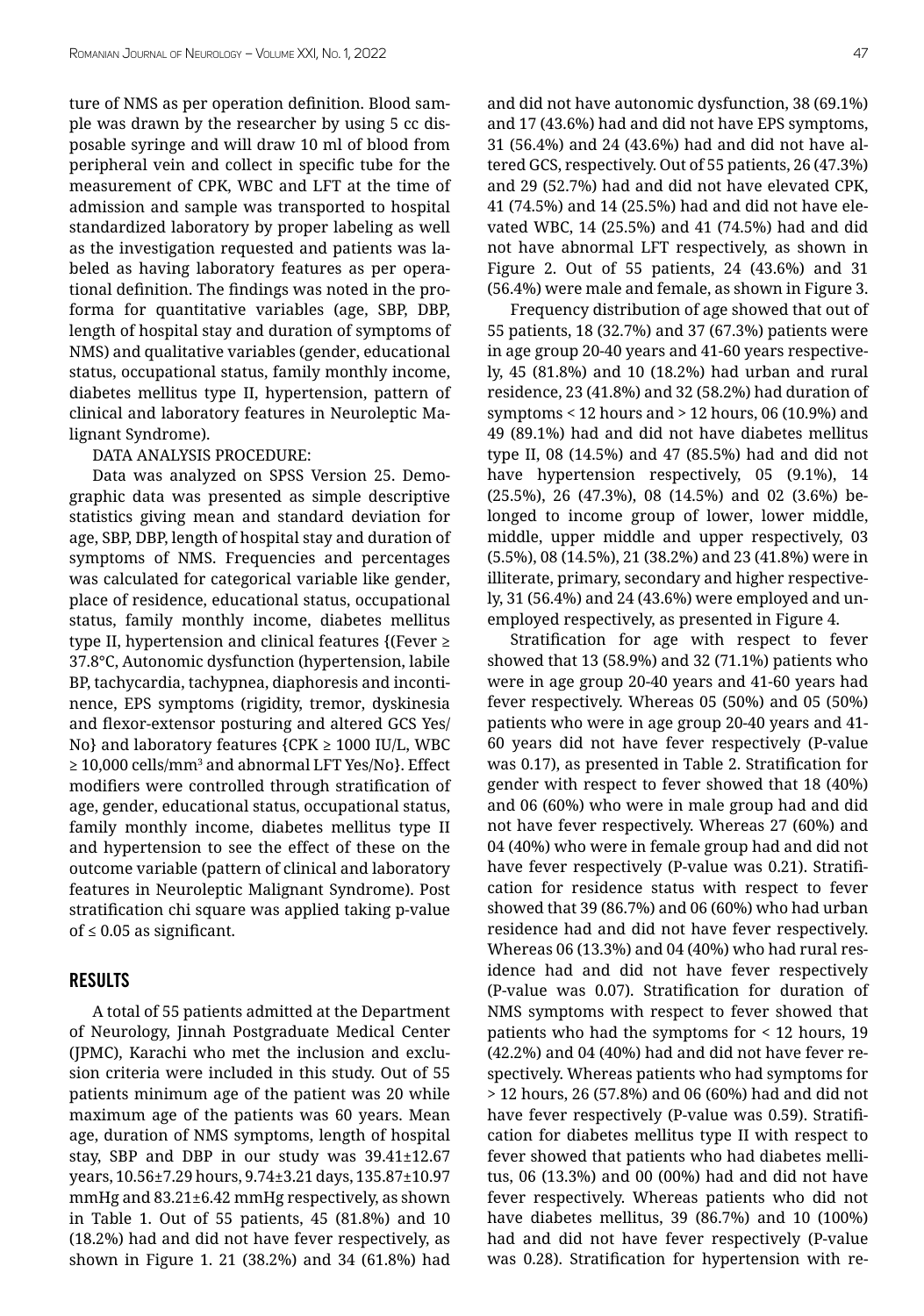

### TABLE 1. Descriptive statistics (n=55)



FIGURE 1. Distribution of fever, autonomic dysfunction, EPS symptoms and altered GCS

spect to fever showed that patients who had hypertension, 07 (15.6%) and 01 (10%) had and did not have fever respectively. Whereas patients who did not have hypertension, 38 (84.4%) and 09 (90%) had and did not have fever respectively (P-value was 0.55).

Stratification for family monthly income status with respect to fever showed 03 (6.7%), 14 (31.1%), 20 (44.4%), 07 (15.6%) and 01 (2.2%) had fever in patients who belonged to lower, lower middle, middle, upper middle and upper income group respectively. Whereas, 02 (20%), 00 (00%), 00 (60%), 01 (10%) and

01 (10%) did not have fever in patients who belonged to lower, lower middle, middle, upper middle and upper income group respectively (P-value was 0.15), as presented in Table 3. Stratification for educational status with respect to fever showed 02 (4.4%), 06 (13.3%), 18 (40%) and 19 (42.2%) had fever in patients who belonged to illiterate, primary, secondary and higher educational group respectively. Whereas, 01 (10%), 02 (20%), 03 (30%) and 04 (40%) did not have fever in patients who belonged to illiterate, primary, secondary and higher educational group respectively (P-value was 0.81). Stratification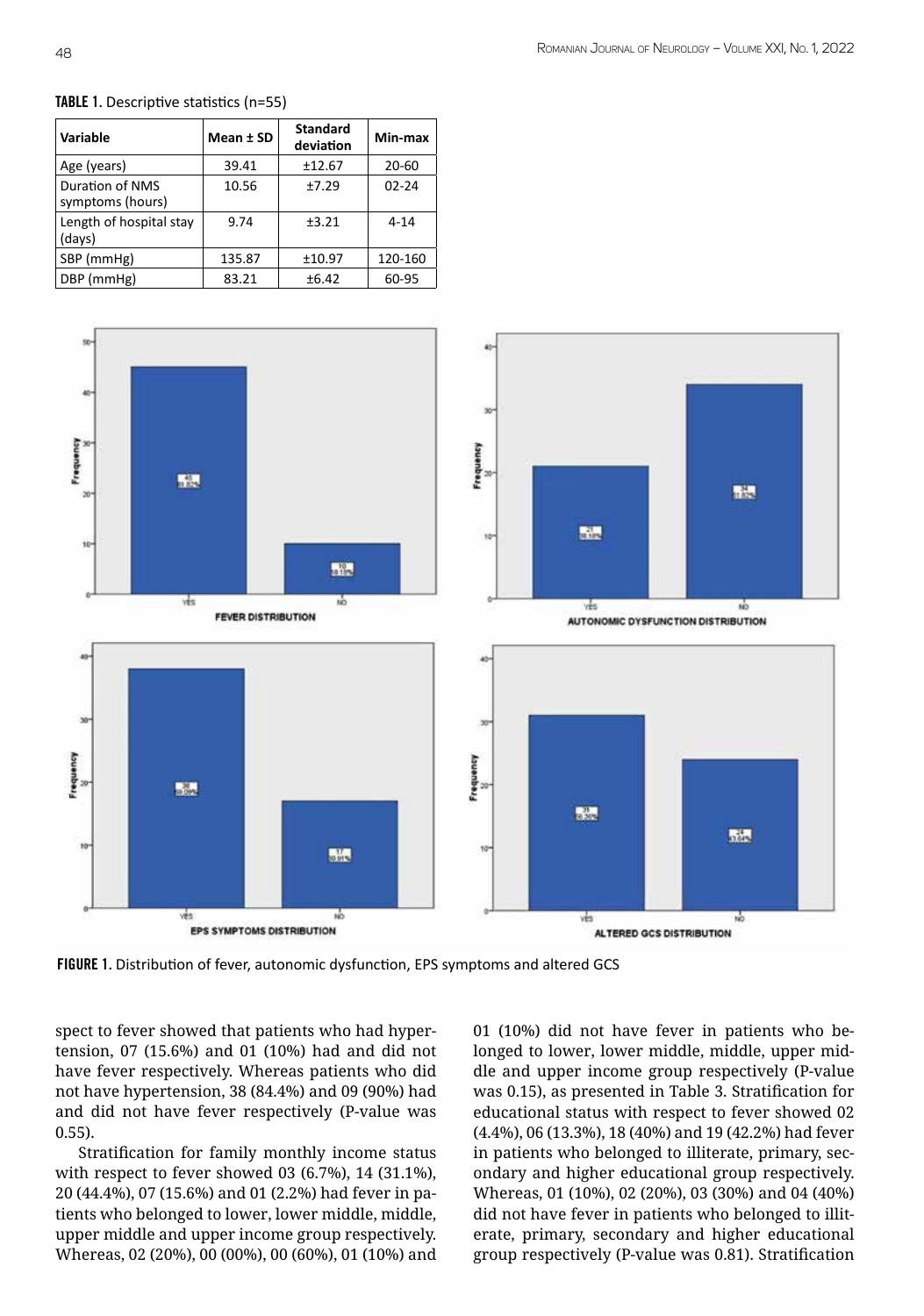TABLE 2. Stratification of fever according to age, gender, residence, occupation, diabetes, hypertension and duration of NMS symptoms (n=55)

|                                 | Fever      |           |              |         |  |
|---------------------------------|------------|-----------|--------------|---------|--|
| Age (years)                     |            |           | <b>Total</b> | P-value |  |
|                                 | Yes        | <b>No</b> |              |         |  |
| 20-40                           | 13 (28.9%) | 05 (50%)  | 18 (32.7%)   |         |  |
| 41-60                           | 32 (71.1%) | 05 (50%)  | 37 (67.3%)   | 0.17    |  |
| <b>Total</b>                    | 45 (100%)  | 10 (100%) | 55 (100%)    |         |  |
| Gender                          |            |           |              |         |  |
| Male                            | 18 (40%)   | 06 (60%)  | 24 (43.6%)   |         |  |
| Female                          | 27 (60%)   | 04 (40%)  | 31 (56.4%)   | 0.21    |  |
| <b>Total</b>                    | 45 (100%)  | 10 (100%) | 55 (100%)    |         |  |
| <b>Residence</b>                |            |           |              |         |  |
| Urban                           | 39 (86.7%) | 06 (60%)  | 45 (81.8%)   |         |  |
| Rural                           | 06 (13.3%) | 04 (40%)  | 10 (18.2%)   | 0.07    |  |
| <b>Total</b>                    | 45 (100%)  | 10 (100%) | 55 (100%)    |         |  |
| Occupation                      |            |           |              |         |  |
| <b>Employed</b>                 | 27 (60%)   | 04 (40%)  | 31 (56.4%)   |         |  |
| <b>Unemployed</b>               | 18 (40%)   | 06 (60%)  | 24 (43.6%)   | 0.21    |  |
| <b>Total</b>                    | 45 (100%)  | 10 (100%) | 55 (100%)    |         |  |
| <b>Type 2 Diabetes Mellitus</b> |            |           |              |         |  |
| Yes                             | 06 (13.3%) | 00 (00%)  | 06 (10.9%)   |         |  |
| No                              | 39 (86.7%) | 10 (100%) | 49 (89.1%)   | 0.28    |  |
| <b>Total</b>                    | 45 (100%)  | 10 (100%) | 55 (100%)    |         |  |
| Hypertension                    |            |           |              |         |  |
| Yes                             | 07 (15.6%) | 01 (10%)  | 08 (14.5%)   |         |  |
| <b>No</b>                       | 38 (84.4%) | 09 (90%)  | 47 (85.5%)   | 0.55    |  |
| <b>Total</b>                    | 45 (100%)  | 10 (100%) | 55 (100%)    |         |  |
| <b>Duration of NMS symptoms</b> |            |           |              |         |  |
| <12 hours                       | 19 (42.2%) | 04 (40%)  | 23 (41.8%)   |         |  |
| >12 hours                       | 26 (57.8%) | 06 (60%)  | 32 (58.2%)   | 0.59    |  |
| <b>Total</b>                    | 45 (100%)  | 10 (100%) | 55 (100%)    |         |  |

for occupational status with respect to fever showed that patients who were employed, 27 (60%) and 04 (40%) had and did not have fever respectively. Whereas patients who were unemployed, 18 (40%) and 06 (60%) had and did not have fever respectively (P-value was 0.21).

## **DISCUSSION**

Neuroleptic malignant syndrome (NMS) is a life-threatening idiosyncratic reaction to antipsychotic drugs characterized by fever, altered mental status, muscle rigidity and autonomic dysfunction. It has been associated with virtually all neuroleptics, including newer atypical antipsychotics, as well as a variety of other medications that affect central dopaminergic neurotransmission. Although uncommon, NMS remains a critical consideration in the differential diagnosis of patients presenting with fever and mental status changes because it requires prompt recognition to prevent significant morbidity and death. Treatment includes immediately stopping the offending agent and implementing supportive measures, as well as pharmacological interventions in more severe cases. Maintaining vigilant awareness of the clinical features of NMS to diagnose and treat the disorder early, however, remains the most important strategy by which physicians can keep mortality rates low and improve patient outcomes. Our study included a total of 55 patients who a had mean age, duration of NMS symptoms, length of hospital stay, SBP and DBP of 39.41±12.67 years, 10.56±7.29 hours, 9.74±3.21 days, 135.87±10.97 mmHg and 83.21±6.42 mmHg respectively. 24 (43.6%) and 31 (56.4%) were male and female. Out of 55 patients, 81.8%, 38.2%, 69.1%, 56.4%, 47.3%, 74.5% and 25.5% had fever, autonomic dysfunction, EPS symptoms, altered GCS, elevated CPK, elevated WBC and abnormal LFT.

A local study included 11 male and 9 female patients of NMS in a study with a mean age of 46.6±15.9 years (range: 17 to 73 years). There were 5 patients over 60 years of age and 3 were less than 25 years old. Table 1 summarizes the clinical features of all 20 patients. Affective disorder was the primary psychiatric diagnosis in 12 of our patients, 9 of whom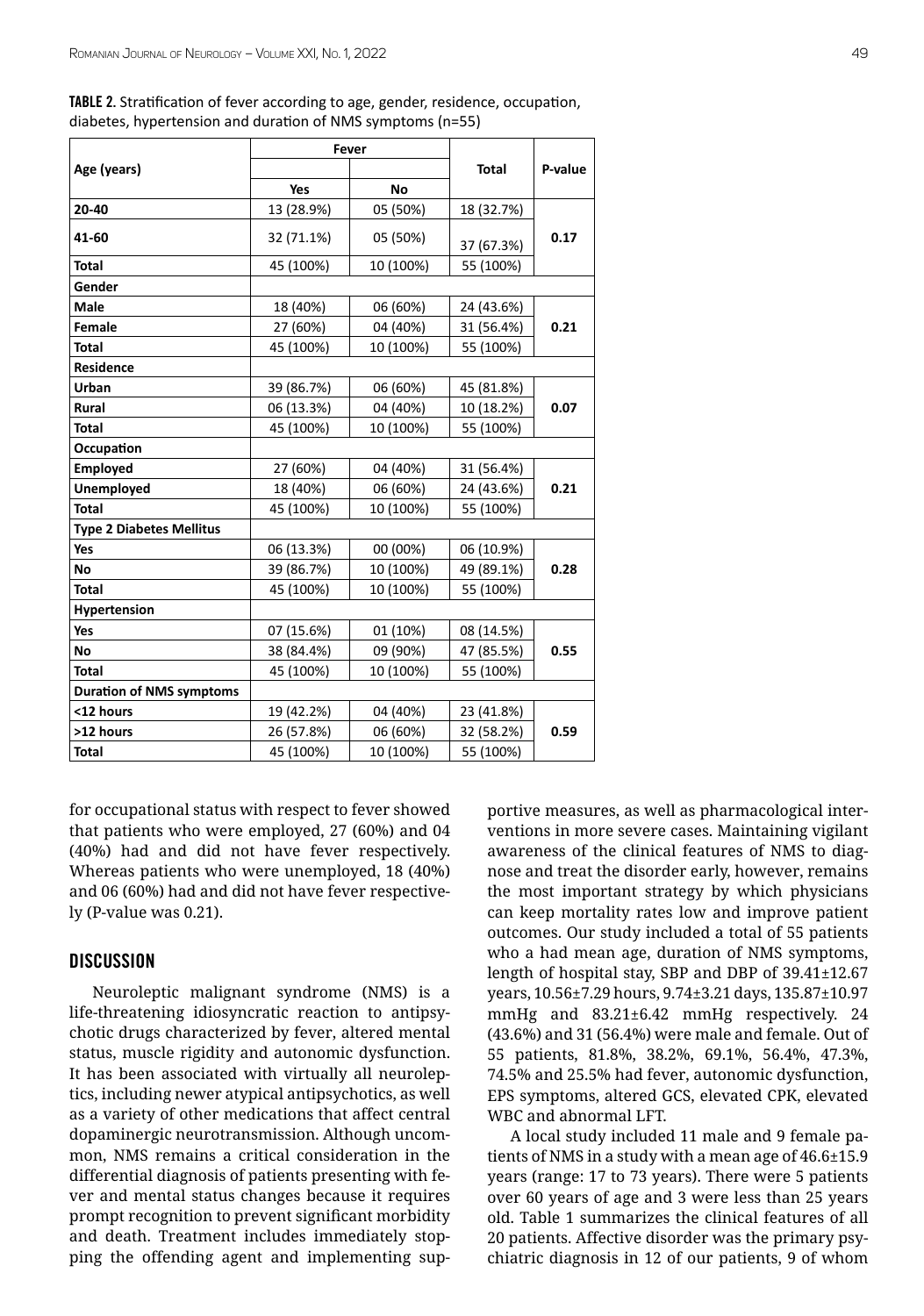

FIGURE 2. Distribution of elevated CPK, WBC, LFT and duration of NMS symptoms

| Family                       | Fever      |              |            |         |  |
|------------------------------|------------|--------------|------------|---------|--|
| monthly                      |            |              | Total      | P-value |  |
| income status                | Yes        | No           |            |         |  |
| Lower                        | 03 (6.7%)  | 02 (20%)     | 05 (9.1%)  |         |  |
| Lower middle                 | 14 (31.1%) | 00 (00%)     | 14 (25.5%) | 0.15    |  |
| Middle                       | 20 (44.4%) | 06 (60%)     | 26 (47.3%) |         |  |
| <b>Upper Middle</b>          | 07 (15.6%) | 01 (10%)     | 08 (14.5%) |         |  |
| <b>Higher</b>                | 01 (2.2%)  | 01 (10%)     | 02 (3.6%)  |         |  |
| Total                        | 45 (100%)  | 10<br>(100%) | 55 (100%)  |         |  |
| <b>Educational</b><br>status |            |              |            |         |  |
| <b>Illiterate</b>            | 02 (4.4%)  | 01 (10%)     | 03 (5.5%)  |         |  |
| Primary                      | 06 (13.3%) | 02 (20%)     | 08 (14.5%) | 0.81    |  |
| Secondary                    | 18 (40%)   | 03 (30%)     | 21 (38.2%) |         |  |
| Higher                       | 19 (42.2%) | 04 (40%)     | 23 (41.8%) |         |  |
| Total                        | 45 (100%)  | 10<br>(100%) | 55 (100%)  |         |  |

TABLE 3. Stratification of fever according to family monthly income and educational status (n=55)

were documented to have psychotic features. The other major psychiatric diagnosis was schizophrenia (n=4), including catatonic and undifferentiated types, while 1 patient had schizoaffective disorder Most patients developed symptoms slowly, while 8 patients (40%) developed full-blown NMS over a period of 3 days only. Six of the patients who had developed symptoms rapidly (≤3 days) were diagnosed NMS within 24 hours of presentation. In their case CPK was >1000 IU/l at admission, while in the other 2 cases, CPK was normal or only slightly elevated. In 2 cases, diagnosis was established in >1 week: one was an elderly patient with mild symptoms and no documented fever; the other had Parkinson's disease and had presented in septic shock following sudden withdrawal of anti-Parkinsonian medications [16].

Velamoor et al. found that of all order implications, 70.5% were consistent with the sequence of mental-status changes followed by rigidity, hyperthermia, and autonomic dysfunction. Changes in ei-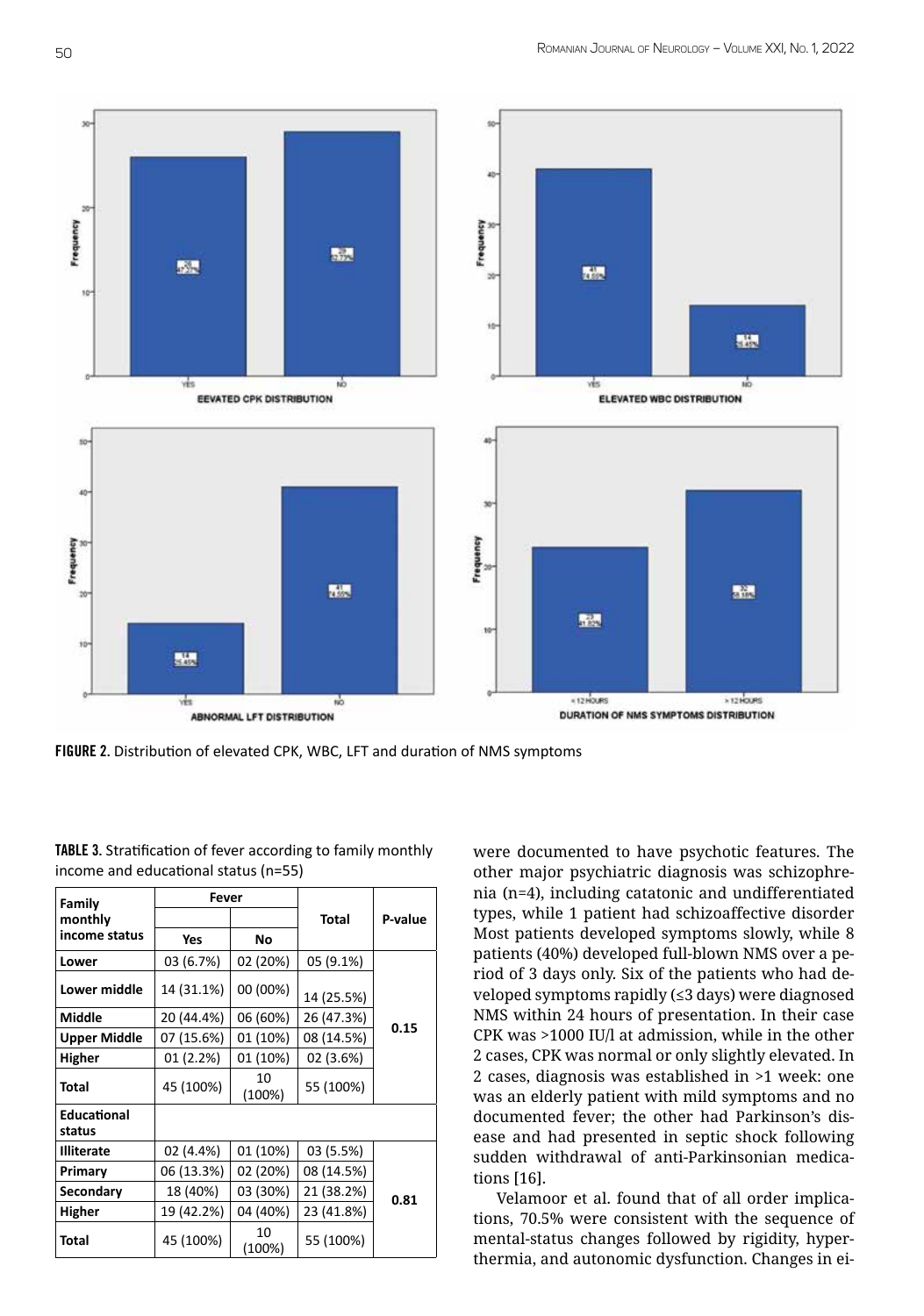



FIGURE 3. Distribution of age, gender, DM-II and hypertension

ther mental status or rigidity were the initial manifestations of NMS in 82.3% of cases with a single presenting sign and were significantly more likely to be observed before hyperthermia and autonomic dysfunction. One of our patients did not develop fever at any time throughout the episode of NMS. Extrapyramidal features and autonomic instability, however, were present in this patient. Several authors have reported such variants of NMS which suggests that NMS is a spectrum disorder and a number of cases of NMS with no rise in temperature or negligible temperature elevations have been described. This underlines the importance of looking at the complete clinical picture rather than relying on individual signs and symptoms meeting arbitrarily fixed thresholds for disease [17].

Most frequently considered differentials in our patients were Central Nervous System (CNS) infections (30%) and neuroleptic-induced dystonia or Parkinsonism (20%). CNS infection which can present with fever and altered consciousness can pose a special problem. An LP can be particularly helpful in such cases. Other infections can often co-exist with NMS and clinicians should not hesitate to make a diagnosis of NMS and a concomitant infection. Infection may predispose patients to NMS by causing dehydration and agitation. Conversely, NMS may create a setting for infection as a result of respiratory compromise, immobility and urinary catheterization. It is important that clinicians are able to make a diagnosis of NMS in the presence of a non-CNS infection as the two may often co-exist. Attributing the patients' symptoms to sepsis in this setting could be a costly mistake as delays in instituting appropriate therapy may result [18-20]. In the management of NMS, the most effective measures include prompt recognition, withdrawal of neuroleptic medication, and transfer to an intensive/special care unit, with attention to hydration, fever reduction, sedation with benzodiazepines, if indicated and control of rigidity with bromocriptine or dantrolene [21].

Given the absence of fever and of predisposing factors, except the psychiatric diagnosis and the recent introduction of an antipsychotic medication, the suspicion of NMS was delayed and confounded with the possibility of isolated extrapyramidal effects induced by chlorpromazine. Nevertheless,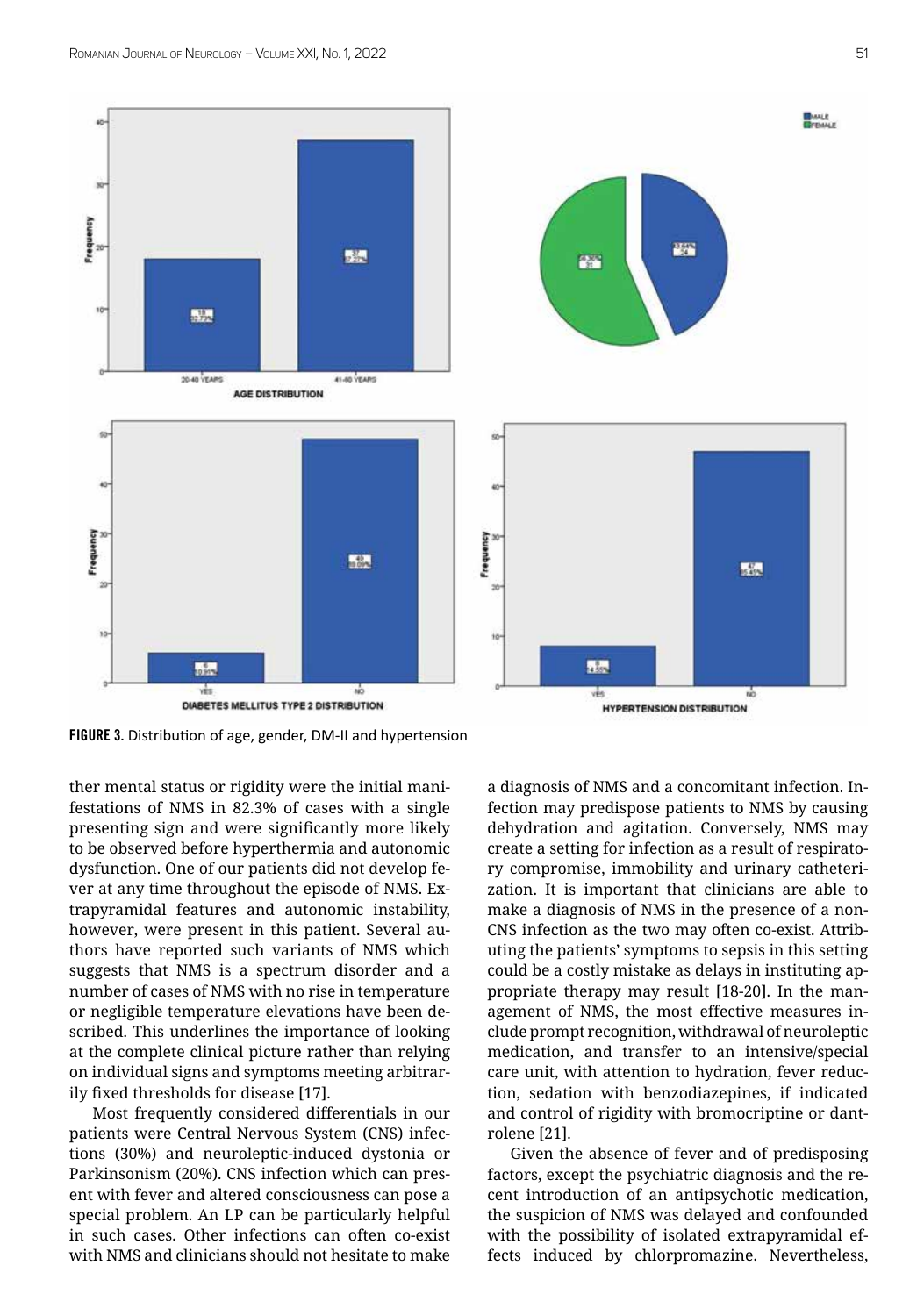

FIGURE 4. Distribution of residence, family income, educational and occupational status

chlorpromazine was started without titration, at a relatively high dose [22]. The administration of an anticholinergic agent for the treatment of extrapyramidal symptoms would be contraindicated if NMS had been considered, as anticholinergics may cause symptoms resembling NMS and may also be associated with the occurrence of delirium. Indeed, the patient developed delirium. This might have been a complication of the NMS itself, possibly precipitated or aggravated by the anticholinergic activity of biperiden [23].

The identification of early signs of NMS reflects on therapeutic actions, beginning by the suspension of the drug with antidopaminergic activity. The differential diagnosis can be difficult, mainly when presentations are not typical, and an evaluation of other clinical conditions, such as infections, inflammatory states, trauma, other neurological diseases etc., is mandatory. Acute extrapyramidal symptoms may be associated with secondary parkinsonism, serotonin syndrome, lethal catatonia, heart stroke, among other conditions, but they may also be associated with NMS, even without fever. We consider of most importance to expand the suspicion level of professionals, psychiatrists or not. The diagnosis of NMS in its classic presentation is not simple, and it becomes even more difficult in atypical situations. Considering the severity of the condition and its low incidence, we believe it is important to share experiences in order to raise awareness for the importance of early diagnostic suspicion of NMS. Its diagnosis shall be considered for every patient in use of antipsychotics who develop its clinical features, even if none of them are present at a same time.

## **CONCLUSION**

Neuroleptic malignant syndrome (NMS) is a rare but potentially life-threatening side effect that can occur in response to treatment with antipsychotic drugs. Symptoms commonly include hyperpyrexia, muscle rigidity, autonomic dysfunction and altered mental status. Although NMS is a relatively infrequent condition, it requires timely and accurate diagnosis and treatment because of its life-threatening implications. Judicious use of antipsychotics